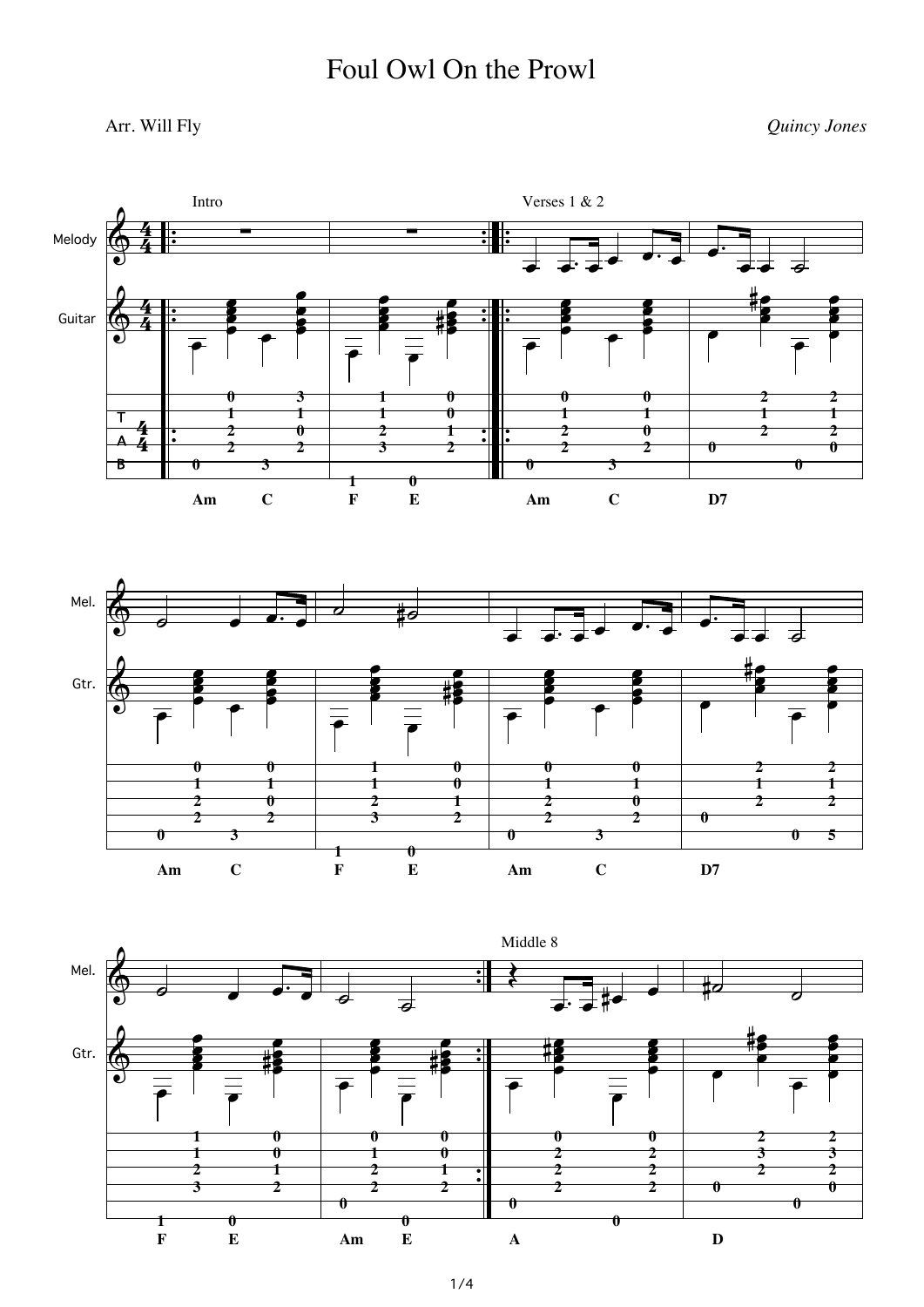Foul Owl On the Prowl





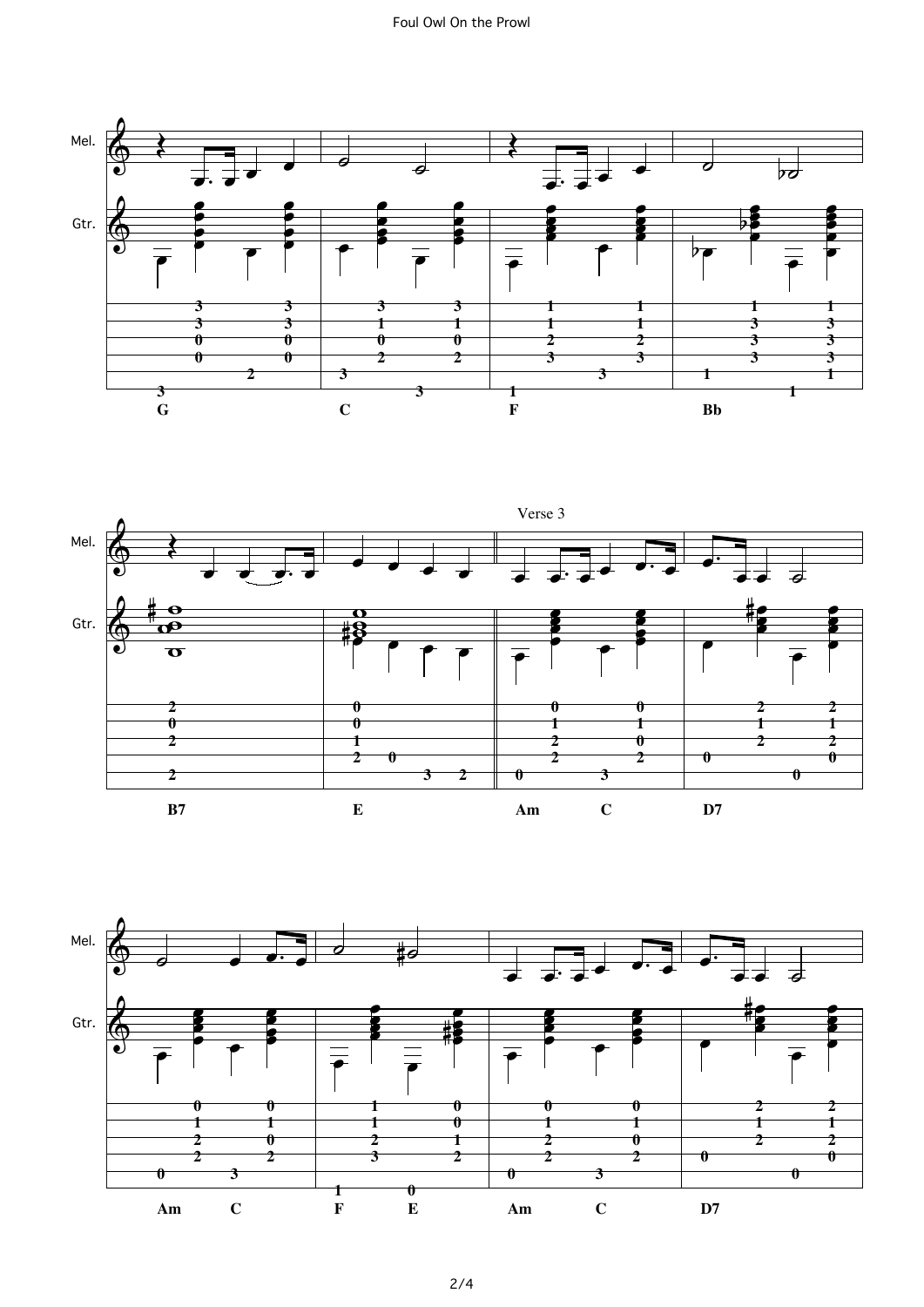## Foul Owl On the Prowl